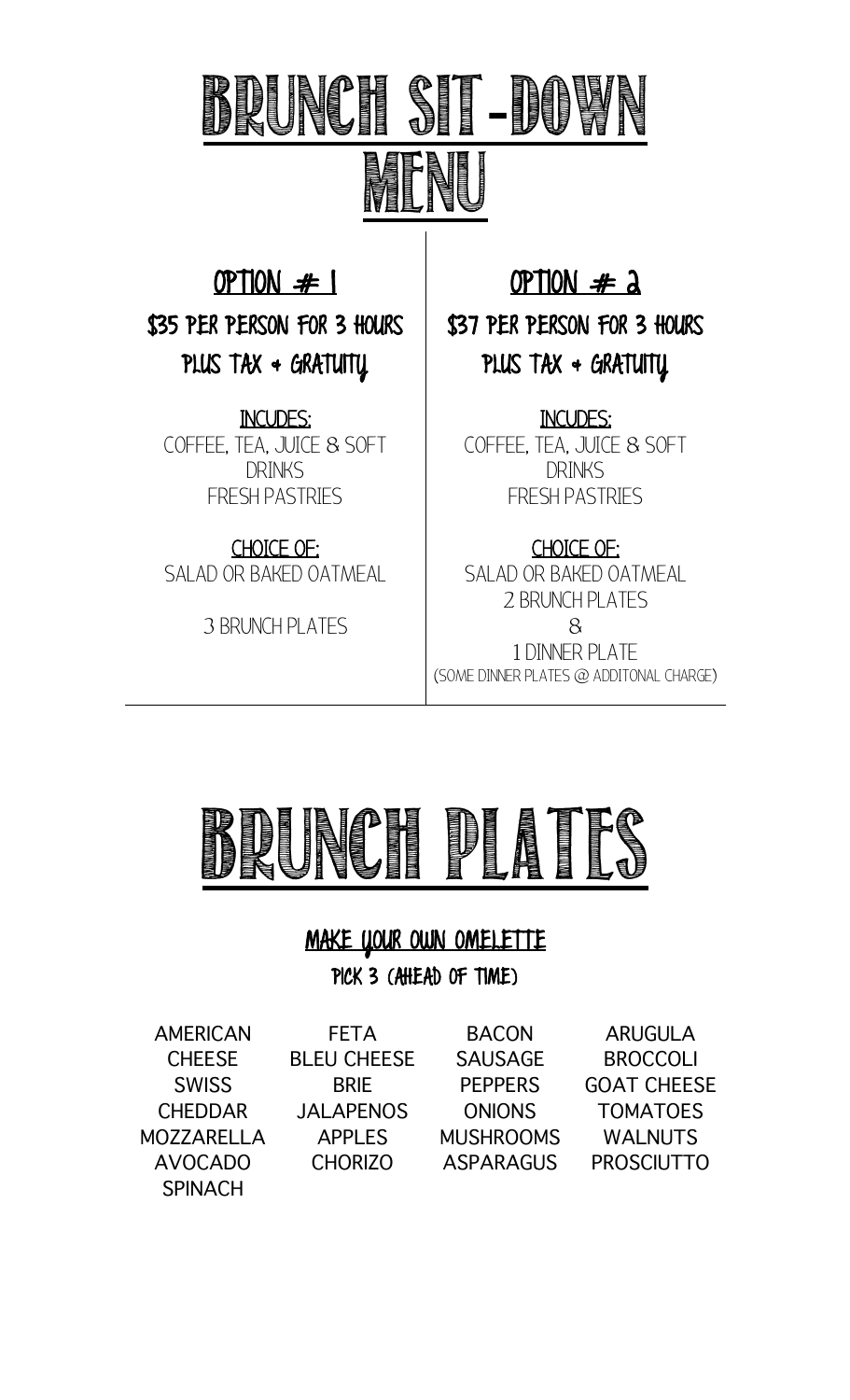#### BREAKFAST PIZZA

FREE FORM PIZZA TOPPED W/ 2 EGGS OVER EASY | PROSCIUTTO | FRESH MOZZARELLA | ROASTED TOMATOES | ARUGULA

#### TRADITIONAL EGGS BENEDICT

ENGLISH MUFFIN | TWO POACHED EGGS | CANADIAN BACON | HOLLANDAISE SAUCE SERVED W/ COUNTRY STYLE POTATOES

#### FRENCH TOAST

WHIPPED CREAM | STRAWBERRIES | MAPLE SYRUP

#### **PANCAKES** (PICK TWO)

PLAIN **STRAWBERRY** CHOCOLATE CHIP

PECAN BANANA WALNUT

BANANA PECAN APPLE CINNAMON S'MORES

### EGGS FLORENTINE

ENGLISH MUFFIN TOPPED W/ SPINACH | FETA CHEESE | POACHED EGGS | HOLLANDAISE SAUCE SERVED W/ COUNTRY STYLE POTATOES

## HUEVOS RANCHEROS

SUNNY SIDE EGGS OVER CRISPY CORN TORTILLAS | JALAPENO AVOCADO SAUCE | 3 BEAN CHILI | SLICED AVOCADO SERVED W/ COUNTRY STYLE POTATOES

## STEAK & EGGS

2 EGGS OVER EASY | STRIP LOIN STEAK | HOLLANDAISE | ASPARAGUS | COUNTRY STYLE POTATOES

#### CRAB CAKE BENEDICT

TWO CRAB CAKES TOPPED W/ POACHED EGGS | HOLLANDAISE SAUCE SERVED W/ COUNTRY STYLE POTATOES

## STRAWBERRY CREPES

FRESH CREPES FILLED WITH STRAWBERRY FILLING TOPPED W/ HOMEMADE WHIPPED CREAM

#### ORANGE PECAN FRENCH TOAST

WHIPPED CREAM | MAPLE SYRUP

## CLASSIC BURRITO

SCRAMBLED EGGS | CHORIZO | RICE | BEANS | JALAPENOS | AVOCADOTOPPED W/ CHEDDAR CHEESE SERVED W/ COUNTRY STYLE POTATOES